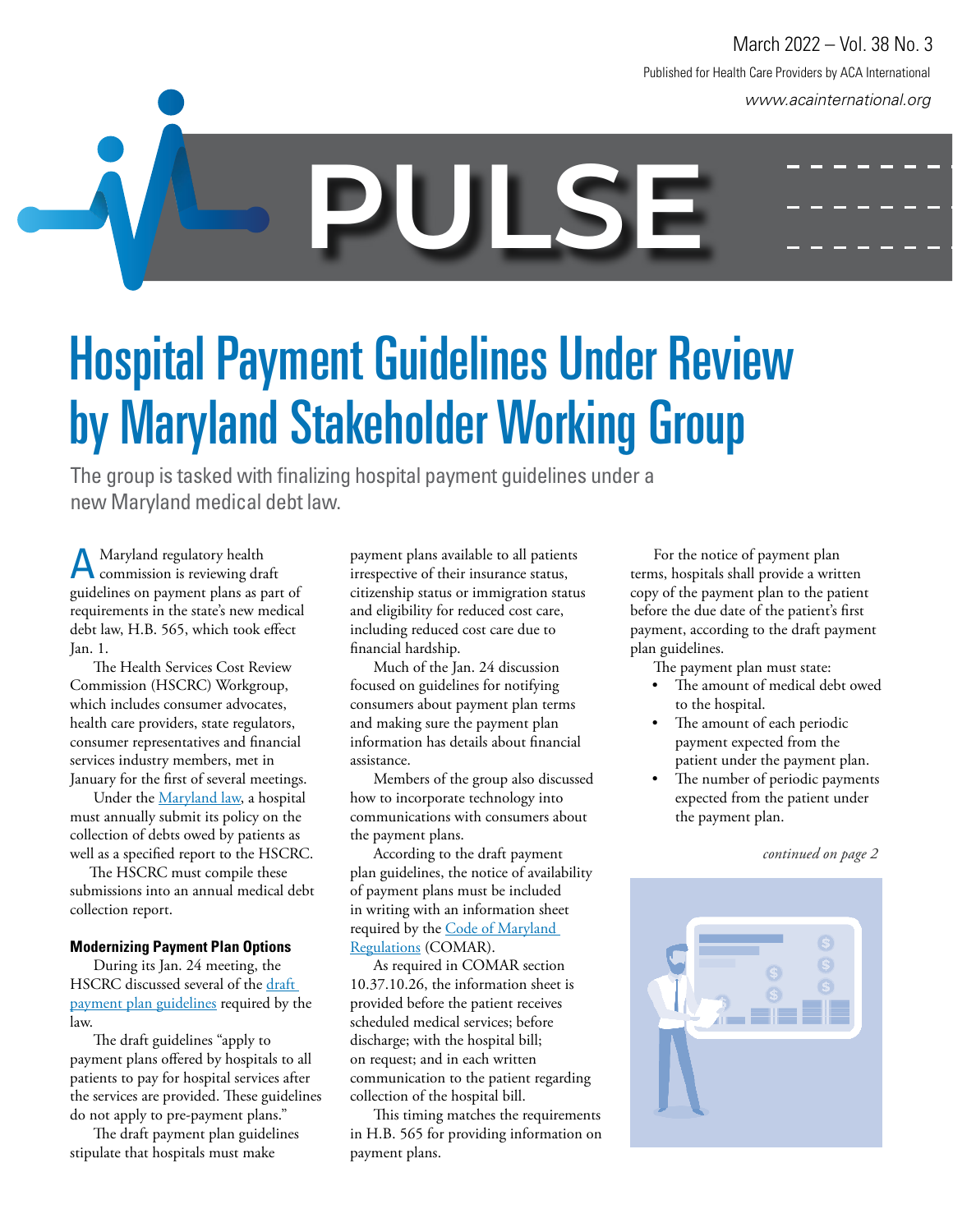#### **Hospital Payment Guidelines** cont. from page 1

- The expected due dates for each payment from the patient.
- The expected date by which the account will be paid off in full.

Jedd Bellman, assistant commissioner at the Office of the Maryland Commissioner of Financial Regulation, said during the Jan. 24 meeting that the notice of payment terms could be modified for consumers who prefer digital communication methods, similar to the modernization of the Fair Debt Collection Practices Act by the Consumer Financial Protection Bureau through Reg F.

The group also discussed draft guidelines on payment amounts. Under a payment plan subject to these guidelines, a hospital shall not require a patient to make total payments in a month that exceed 5% of the lessor of the individual patient's family federal or state adjusted

gross monthly income for all medical debt with the hospital incurred by a family.

The group discussed suggested language related to a hospital consolidating multiple debts from a patient into a single payment plan and whether it is useful/necessary to provide for periodic adjustments to the amount of the monthly payments based on changes in the individual patient's family federal or state adjusted gross monthly income.

At its February meeting, the group reviewed draft guidelines on the duration of payment plans, interest on medical debt, modification of repayment plans and termination of payment plans.

#### **Next Steps**

ACA and the Mid-Atlantic Collectors Association continue to work closely with the Maryland Office of the Commissioner of Financial Regulations

as it considers regulations and guidance to implement the new law.

The HSCRC met Feb. 28 to continue the review of draft payment guidelines and the aim is for HSCRC staff to revise the guidelines based on input from stakeholders and present them at the March 9 HSCRC commission meeting.

There will be time for public comments on the proposed guidelines before they are presented to the commission again in April. It is expected that final guidelines will be presented at the HSCRC's May commission meeting.

View meeting recordings, the draft guidelines, Maryland's legislation and register for upcoming meetings on the topic here.

*Read more about the Maryland law and other states implementing medical debt laws in the January/February issue of Collector magazine.*

### Large Hospital Mergers Altering the Health Care Landscape

Hospitals and health care systems continue to enter into fewer mergers and acquisitions as the pandemic persists, reflecting a larger shift in the future of health care.

Research from Kaufman Hall show<br>a decline in hospital mergers and esearch from Kaufman Hall shows acquisitions (M&A) over the course of 2021, largely due to the COVID-19 pandemic, according to the company's 2021 M&A report.

There were 49 transactions announced by hospitals and health systems last year, down significantly from the 79 transactions announced in 2020, which was a record low at the time. In prior years, the number of announced transactions were close to or exceeded 100.

While the number of hospital mergers and acquisitions remained low, the size of those few announced transactions were significantly high, as previous quarterly reports from Kaufman Hall have shown.

The report identified eight "megamergers" in which the seller or smaller partner had over \$1 billion in annual revenue. The average size of the smaller partner by annual revenue increased to

\$619 million from \$388 million in 2020.

This data continues to point to a new trend in health care consolidation. Researchers noted that the average smaller partner size by annual revenue has grown at a compound annual growth rate (CAGR) of about 8% since 2011, according to the report.

One reason for the shift in hospital M&A activity in 2021 was that fewer independent, unaffiliated community hospitals sought partnerships. The reasons for seeking a partnership may have also shifted.

"Organizations are focused on partnerships with a strong strategic rationale and have become increasingly selective in identifying potential partners," according to a summary of the report by Anu Singh, managing director at Kaufman Hall. "They seek partnerships that will have a transformative impact through the addition of new capabilities, enhanced intellectual capital, and access

to new markets or services."

The COVID-19 pandemic has further changed the health care landscape, researchers say. Although hospitals and health systems have historically experienced financial disruptions, they have never in recent history experienced a disruption of their core operations as they have during the pandemic. These disruptions in the supply chain and labor market have further put pressure on operating margins and that may continue in the long term, the report predicts.

 Societal impacts of COVID-19 are causing increased demand for specialty services in areas such as behavioral health and home health, and the shifting M&A trends reflect that.

*Read the full report here: https://bit. ly/3FFiKww.*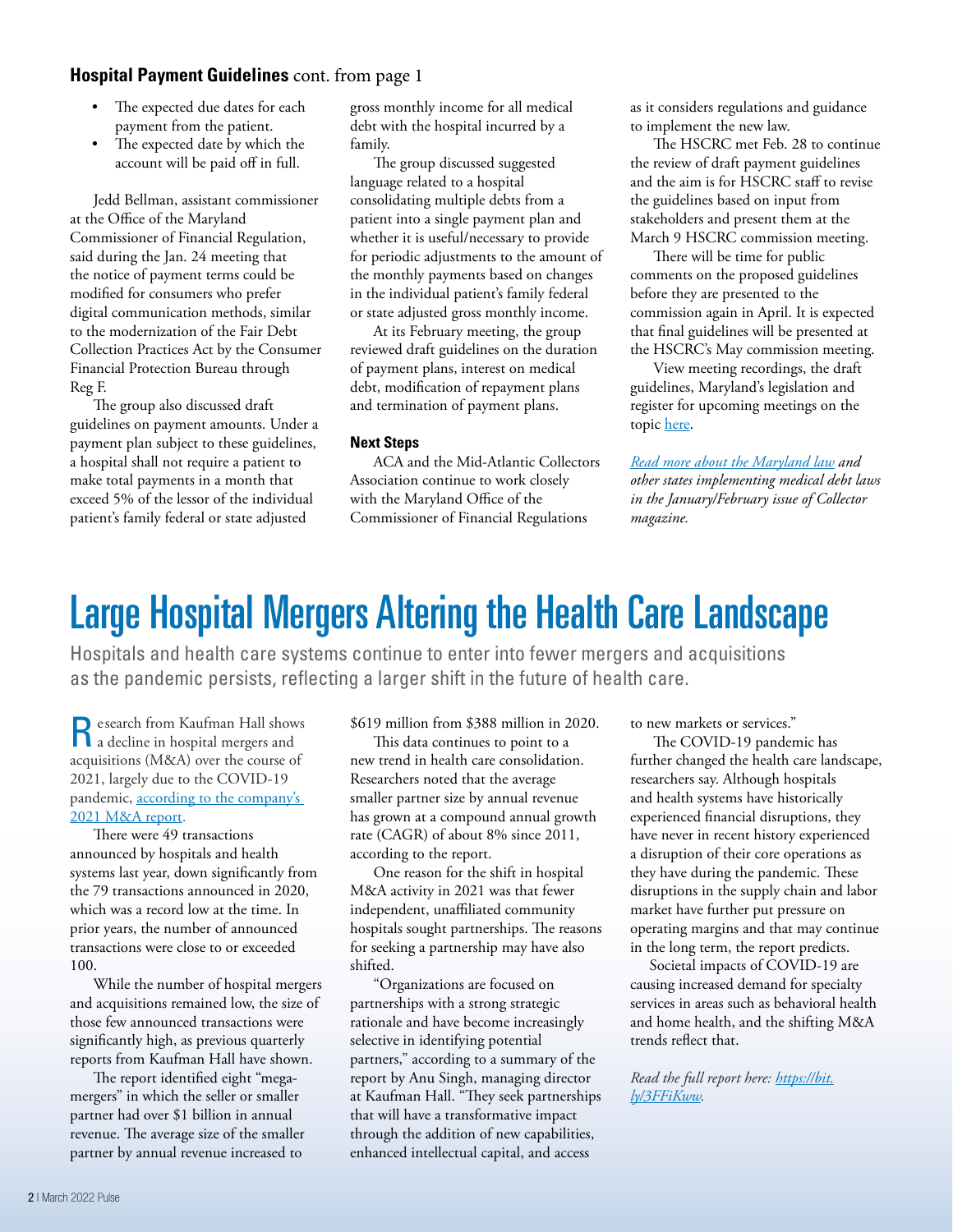# NEWS **&NOTES**

#### **Hospitals Delay Surgeries Due to Omicron**

Omicron and staffing constraints pushed hospitals and health systems to once again suspend nonurgent, elective procedures in January and February—a move that hurts patients and their care teams, according to an article from *The Washington Post*. "We seem to be back to square one,"

Kenneth Kaufman, chair and founding partner of Kaufman Hall, told *The Washington Post* in January. "Omicron has significantly compounded staffing shortages in a very profound way."

 The delays continue as vaccinated health care professionals experience mild breakthrough cases that are temporarily taking them out of the workforce.

#### **5% of Hospitals Meet Price Transparency Rule Compliance**

Approximately 5% of hospitals are complying with the Centers for Medicare & Medicaid Services price transparency rule that went into effect on Jan. 1, 2021, according to an article from *Fierce Healthcare*.

 The price transparency rule requires health systems to publicly post the costs of their items and services online, including standard charges for all items and services for all payers and health

plans, in addition to prices for the 300 most common services. Out of the random sample of 500 hospital websites, the analysis found 471 facilities did not post a complete machine-readable file of standard charges.

П П

#### **Read More**

For more health care collections news, members can visit ACA's *Pulse* archives at www.acainternational.org/pulsenewsletters-archive/.

## ACH Network Payment Volume Grew 6.1% During the Fourth Quarter of 2021

With 112.2 million payments, this is the second consecutive quarter above the 100 million mark, according to a report from Nacha.

A CH Network volume grew 6.1% during the fourth quarter of 2021, marked by strong gains in the health care and business-to-business (B2B) sectors and same-day ACH payments, according to a report from Nacha.

Additionally, health care claim payments to medical and dental practices recorded a 13.4% rise in the fourth quarter of 2021—426 million more than the same time in 2020, as professionals continue to recognize the convenience and safety of receiving their funds electronically. With 112.2 million payments, this is the second consecutive quarter above the 100 million mark.

"The fourth quarter results reaffirm what we have been seeing almost from the start of the pandemic: a sustained move to electronic payments among businesses, consumers and governments," said Jane Larimer, Nacha president and CEO, in the report. "The nation is wellserved by the modern ACH Network."

Overall, B2B payments—which were on the rise even before the pandemic accelerated the move toward electronic payments—increased by 17.4%.

Direct deposit volume declined 1.4% from 2020, when the second round of economic impact payments was included in the volume and expanded unemployment benefits expired during the third quarter of 2021.

Same-day ACH volume and value rose 75.1% and 92.9% respectively in the fourth quarter with 169.3 million total payments valued at \$268.4 billion.

"Businesses are increasingly seeing the power of [s]ame-[d]ay ACH as a safe and reliable way to make faster payments," Larimer said.

*Read the full report here: https://bit. ly/33sYsJH*

Health care claim payments to medical and dental practices recorded a 13.4% rise in the fourth quarter of 2021.